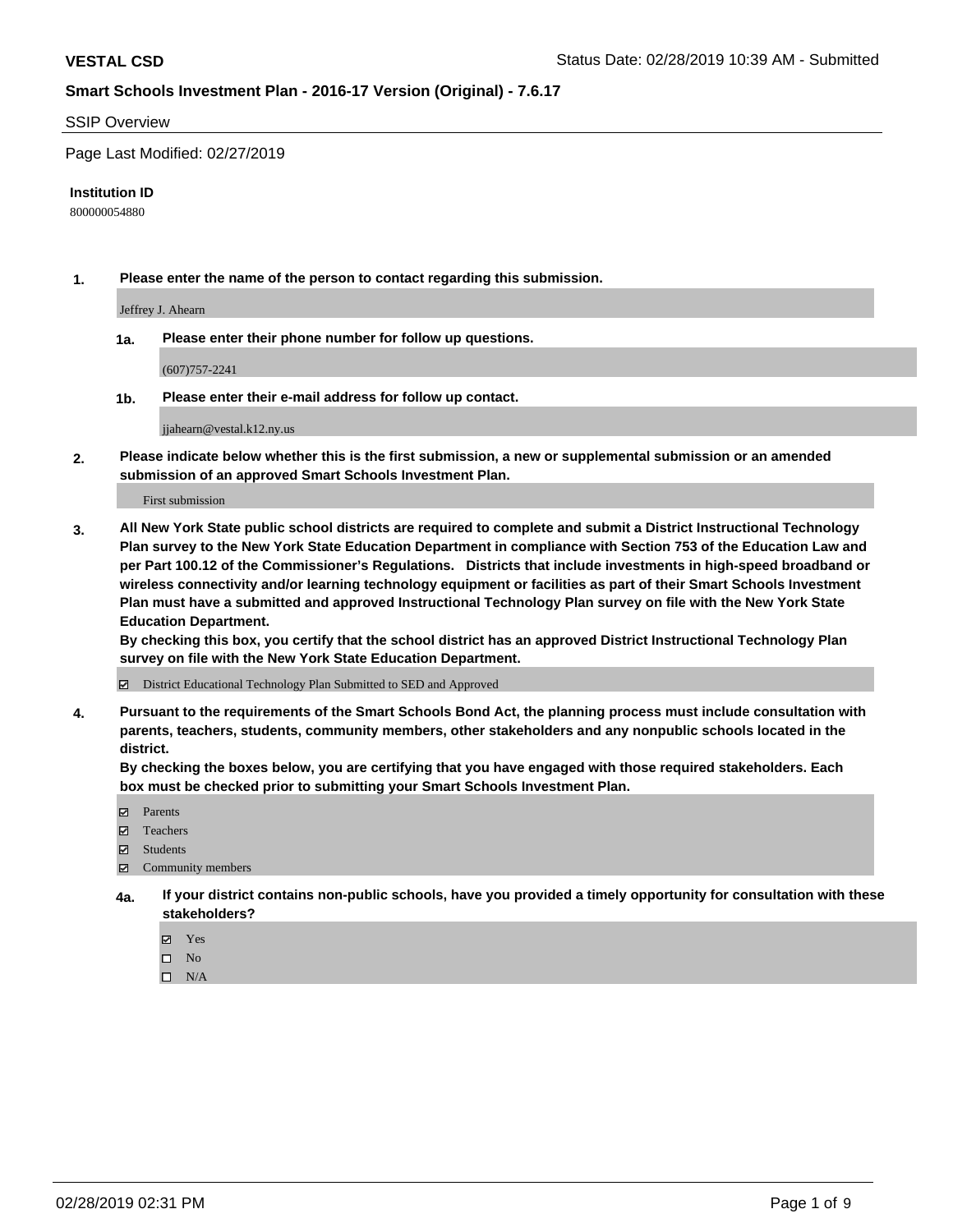### SSIP Overview

Page Last Modified: 02/27/2019

### **5. Certify that the following required steps have taken place by checking the boxes below: Each box must be checked prior to submitting your Smart Schools Investment Plan.**

- The district developed and the school board approved a preliminary Smart Schools Investment Plan.
- $\boxtimes$  The preliminary plan was posted on the district website for at least 30 days. The district included an address to which any written comments on the plan should be sent.
- $\boxtimes$  The school board conducted a hearing that enabled stakeholders to respond to the preliminary plan. This hearing may have occured as part of a normal Board meeting, but adequate notice of the event must have been provided through local media and the district website for at least two weeks prior to the meeting.
- The district prepared a final plan for school board approval and such plan has been approved by the school board.
- $\boxtimes$  The final proposed plan that has been submitted has been posted on the district's website.
- **5a. Please upload the proposed Smart Schools Investment Plan (SSIP) that was posted on the district's website, along with any supporting materials. Note that this should be different than your recently submitted Educational Technology Survey. The Final SSIP, as approved by the School Board, should also be posted on the website and remain there during the course of the projects contained therein.**

2017SMARTschools.pdf

**5b. Enter the webpage address where the final Smart Schools Investment Plan is posted. The Plan should remain posted for the life of the included projects.**

www.vestal.stier.org/Downloads/2017SMARTschools\_updated7-2017.pdf

**6. Please enter an estimate of the total number of students and staff that will benefit from this Smart Schools Investment Plan based on the cumulative projects submitted to date.**

3,936

**7. An LEA/School District may partner with one or more other LEA/School Districts to form a consortium to pool Smart Schools Bond Act funds for a project that meets all other Smart School Bond Act requirements. Each school district participating in the consortium will need to file an approved Smart Schools Investment Plan for the project and submit a signed Memorandum of Understanding that sets forth the details of the consortium including the roles of each respective district.**

 $\Box$  The district plans to participate in a consortium to partner with other school district(s) to implement a Smart Schools project.

**8. Please enter the name and 6-digit SED Code for each LEA/School District participating in the Consortium.**

| <b>Partner LEA/District</b> | <b>ISED BEDS Code</b> |
|-----------------------------|-----------------------|
| (No Response)               | (No Response)         |

**9. Please upload a signed Memorandum of Understanding with all of the participating Consortium partners.**

(No Response)

**10. Your district's Smart Schools Bond Act Allocation is:**

\$2,093,599

**11. Enter the budget sub-allocations by category that you are submitting for approval at this time. If you are not budgeting SSBA funds for a category, please enter 0 (zero.) If the value entered is \$0, you will not be required to complete that survey question.**

|                                              | Sub-               |
|----------------------------------------------|--------------------|
|                                              | <b>Allocations</b> |
| <b>School Connectivity</b>                   | 231,000            |
| <b>Connectivity Projects for Communities</b> |                    |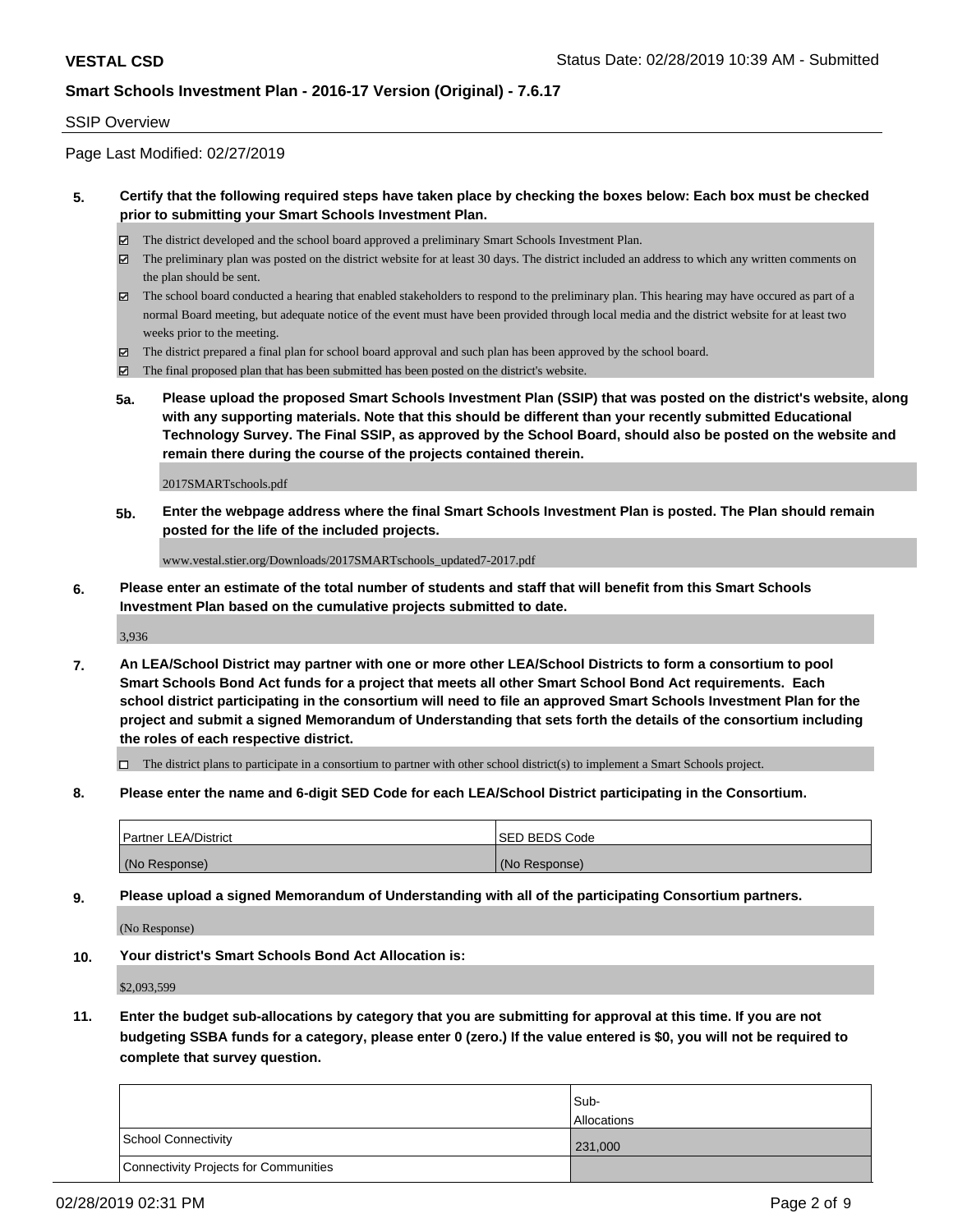## SSIP Overview

Page Last Modified: 02/27/2019

|                                  | Sub-<br>Allocations |
|----------------------------------|---------------------|
|                                  | $\overline{0}$      |
| Classroom Technology             | $\Omega$            |
| Pre-Kindergarten Classrooms      | $\Omega$            |
| Replace Transportable Classrooms | $\Omega$            |
| High-Tech Security Features      | 1,757,000           |
| Totals:                          | 1,988,000           |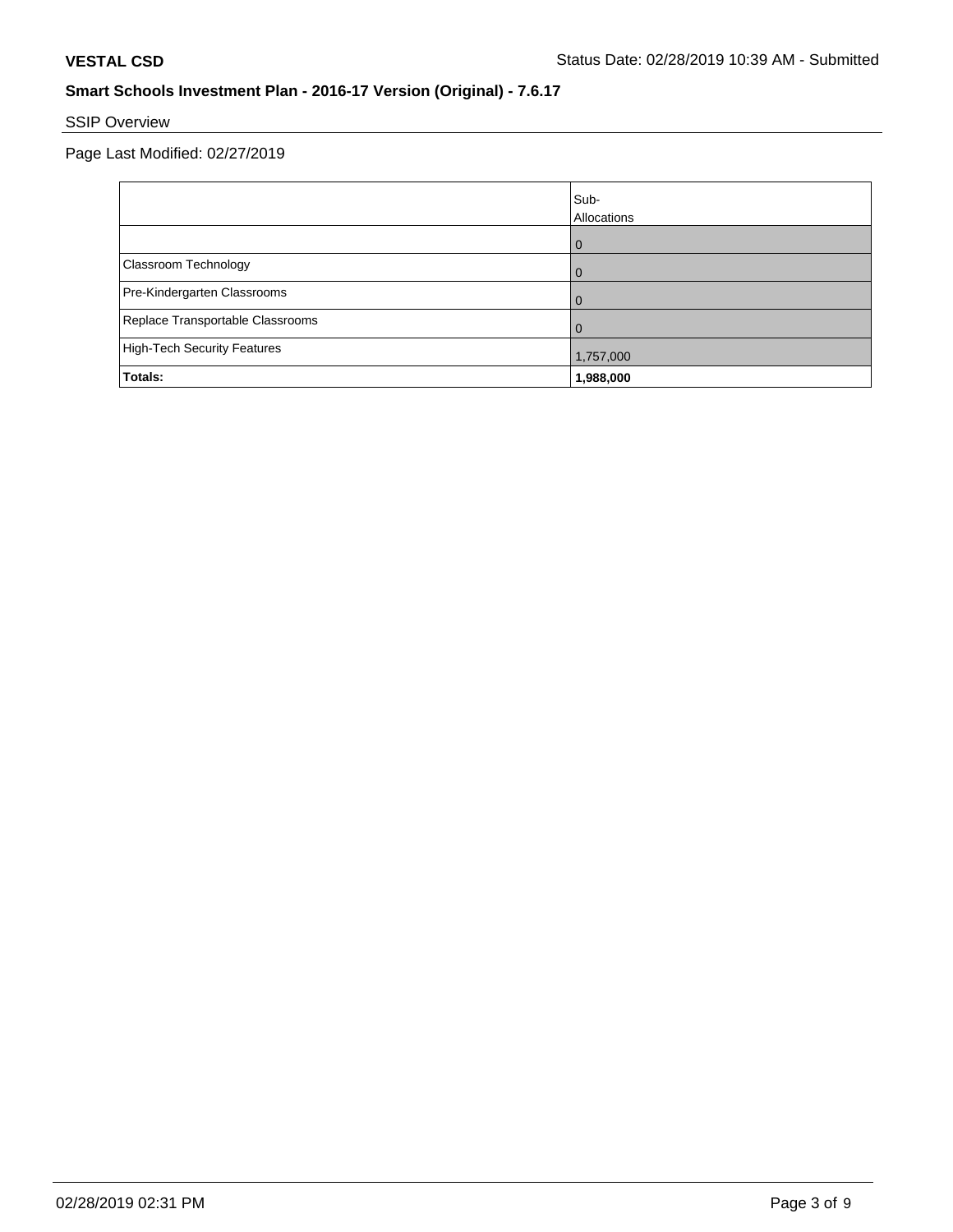#### School Connectivity

Page Last Modified: 02/27/2019

- **1. In order for students and faculty to receive the maximum benefit from the technology made available under the Smart Schools Bond Act, their school buildings must possess sufficient connectivity infrastructure to ensure that devices can be used during the school day. Smart Schools Investment Plans must demonstrate that:**
	- **• sufficient infrastructure that meets the Federal Communications Commission's 100 Mbps per 1,000 students standard currently exists in the buildings where new devices will be deployed, or**
	- **• is a planned use of a portion of Smart Schools Bond Act funds, or**
	- **• is under development through another funding source.**

**Smart Schools Bond Act funds used for technology infrastructure or classroom technology investments must increase the number of school buildings that meet or exceed the minimum speed standard of 100 Mbps per 1,000 students and staff within 12 months. This standard may be met on either a contracted 24/7 firm service or a "burstable" capability. If the standard is met under the burstable criteria, it must be:**

**1. Specifically codified in a service contract with a provider, and**

**2. Guaranteed to be available to all students and devices as needed, particularly during periods of high demand, such as computer-based testing (CBT) periods.**

### **Please describe how your district already meets or is planning to meet this standard within 12 months of plan submission.**

The Vestal Central School District already meets this standard. The District's internet service is provided by the South Central Regional Information Center (SCRIC). The SCRIC provides a 1 Gbps connection to the internet for the District with the capability to burst its internet connection to 10 Gbps. The District has a 10 Gbps Wide Area Network with a 1 Gbps redundant link.

- **1a. If a district believes that it will be impossible to meet this standard within 12 months, it may apply for a waiver of this requirement, as described on the Smart Schools website. The waiver must be filed and approved by SED prior to submitting this survey.**
	- By checking this box, you are certifying that the school district has an approved waiver of this requirement on file with the New York State Education Department.

#### **2. Connectivity Speed Calculator (Required)**

|                         | Number of<br><b>Students</b> | Multiply by<br>100 Kbps | Divide by 1000 Current Speed<br>to Convert to<br>Reauired<br>Speed in Mb | lin Mb | Expected<br>Speed to be<br>Attained Within   Required<br>12 Months | <b>Expected Date</b><br><b>When</b><br>Speed Will be<br>Met |
|-------------------------|------------------------------|-------------------------|--------------------------------------------------------------------------|--------|--------------------------------------------------------------------|-------------------------------------------------------------|
| <b>Calculated Speed</b> | 3.237                        | 323,700                 | 323.7                                                                    | 1000   | 1000                                                               | <b>Already Met</b>                                          |

#### **3. Describe how you intend to use Smart Schools Bond Act funds for high-speed broadband and/or wireless connectivity projects in school buildings.**

The Districts building already have an extensive data infrastructure throughout all of the buildings. However there is a need for more wireless access so the project will include additional category 6a network cabling in the corridors of the buildings.

**4. Describe the linkage between the district's District Instructional Technology Plan and the proposed projects. (There should be a link between your response to this question and your response to Question 1 in Part E. Curriculum and Instruction "What are the district's plans to use digital connectivity and technology to improve teaching and learning?)**

A major goal of the Vestal Central School District is purposeful Technology Integration. The District supports multiple approaches to the responsible and dynamic use of technology throughout the instructional program and school community. As technology becomes less about specific devices and more about Internet access and the purposeful integration of applications, the infrastructure also needs to include a solid wireless network. The propose project will give us a stronger and more flexible wireless network.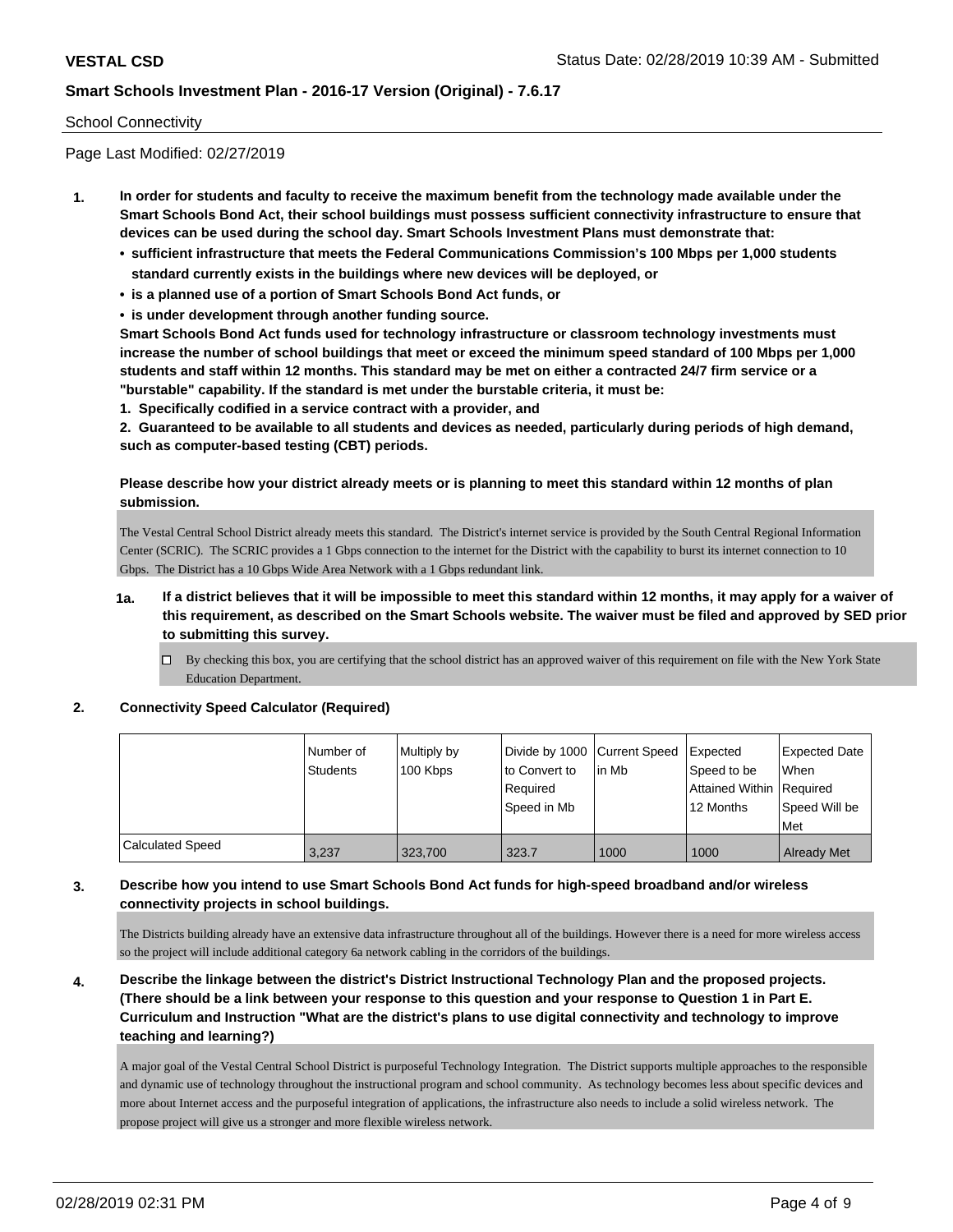#### School Connectivity

Page Last Modified: 02/27/2019

**5. If the district wishes to have students and staff access the Internet from wireless devices within the school building, or in close proximity to it, it must first ensure that it has a robust Wi-Fi network in place that has sufficient bandwidth to meet user demand.**

**Please describe how you have quantified this demand and how you plan to meet this demand.**

The District utilizes a robust Aruba 7210 mobility controller. We currently have 170 Access Points deployed around the District. Our Wireless Network currently supports 2,300 District owned wireless devices. This project will allow us to be more flexible in our deployment and placement of access points. As the District purchases more and more wireless devices.

**6. As indicated on Page 5 of the guidance, the Office of Facilities Planning will have to conduct a preliminary review of all capital projects, including connectivity projects.**

**Please indicate on a separate row each project number given to you by the Office of Facilities Planning.**

| Project Number        |
|-----------------------|
| 03-16-01-06-0-001-014 |
| 03-16-01-06-0-003-017 |
| 03-16-01-06-0-010-010 |
| 03-16-01-06-0-011-006 |
| 03-16-01-06-0-012-009 |
| 03-16-01-06-0-013-009 |
| 03-16-01-06-1-017-009 |

**7. Certain high-tech security and connectivity infrastructure projects may be eligible for an expedited review process as determined by the Office of Facilities Planning.**

**Was your project deemed eligible for streamlined review?** No

**8. Include the name and license number of the architect or engineer of record.**

| <sup>1</sup> Name | License Number |
|-------------------|----------------|
| Steve Thesier     | 33513          |

**9. If you are submitting an allocation for School Connectivity complete this table.**

**Note that the calculated Total at the bottom of the table must equal the Total allocation for this category that you entered in the SSIP Overview overall budget.** 

|                                            | Sub-<br>Allocation |
|--------------------------------------------|--------------------|
| Network/Access Costs                       | (No Response)      |
| <b>Outside Plant Costs</b>                 | (No Response)      |
| School Internal Connections and Components | 200,900            |
| <b>Professional Services</b>               | 15,400             |
| Testing                                    | 14,700             |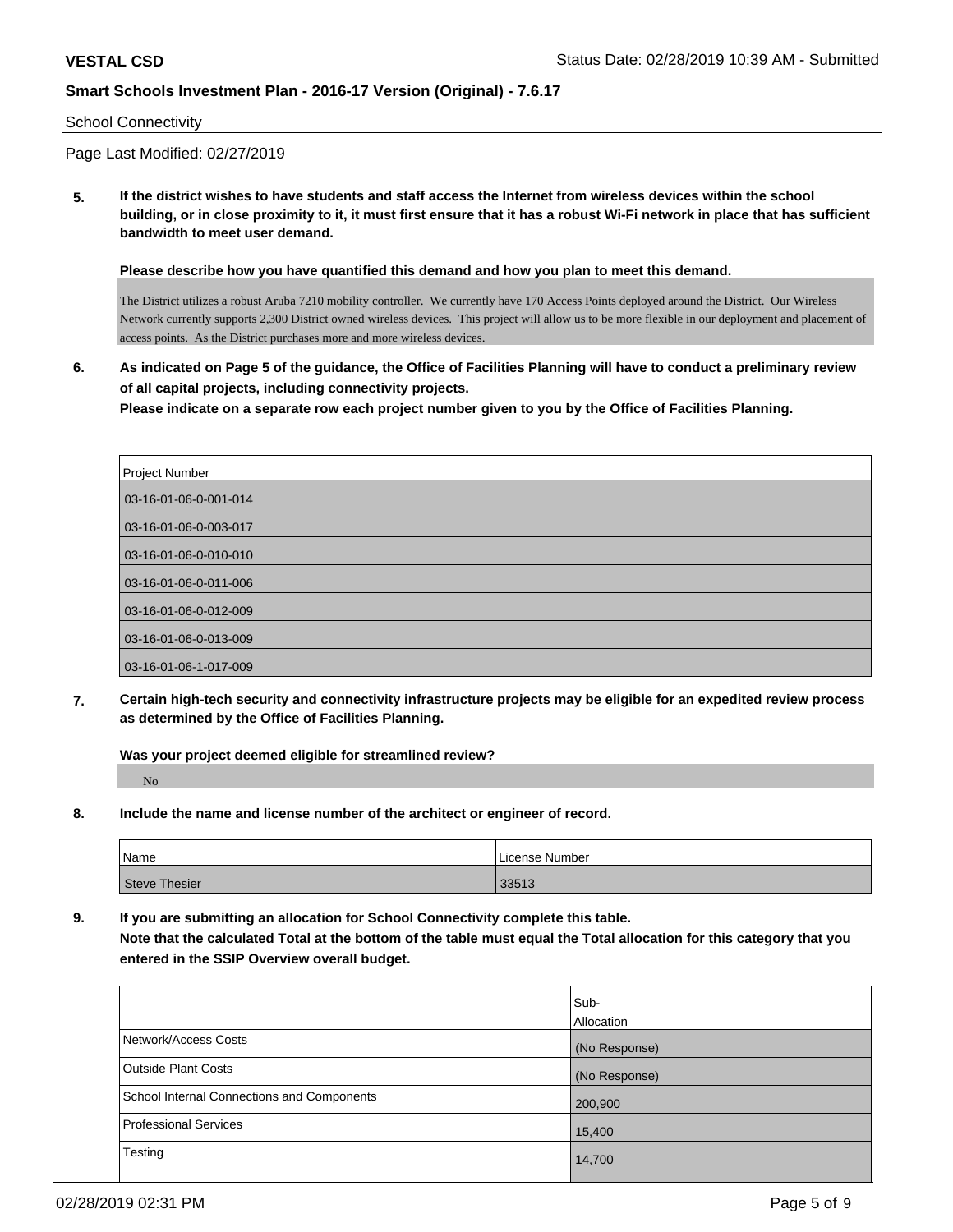School Connectivity

Page Last Modified: 02/27/2019

|                     | lSub-<br><b>Allocation</b> |
|---------------------|----------------------------|
| Other Upfront Costs | (No Response)              |
| <b>Other Costs</b>  | (No Response)              |
| Totals:             | 231,000                    |

**10. Please detail the type, quantity, per unit cost and total cost of the eligible items under each sub-category. This is especially important for any expenditures listed under the "Other" category. All expenditures must be eligible for tax-exempt financing to be reimbursed through the SSBA. Sufficient detail must be provided so that we can verify this is the case. If you have any questions, please contact us directly through smartschools@nysed.gov. NOTE: Wireless Access Points should be included in this category, not under Classroom Educational Technology, except those that will be loaned/purchased for nonpublic schools.**

**Add rows under each sub-category for additional items, as needed.**

| Select the allowable expenditure | Item to be purchased                 | Quantity | Cost per Item | <b>Total Cost</b> |
|----------------------------------|--------------------------------------|----------|---------------|-------------------|
| type.                            |                                      |          |               |                   |
| Repeat to add another item under |                                      |          |               |                   |
| each type.                       |                                      |          |               |                   |
| <b>Connections/Components</b>    | Cat 6a network cable                 | 490      | 410           | 200,900           |
| <b>Testing</b>                   | Testing of network cable installaton | 490      | 30            | 14.700            |
| <b>Professional Services</b>     | Architectural/engineering fees       |          | 15,400        | 15,400            |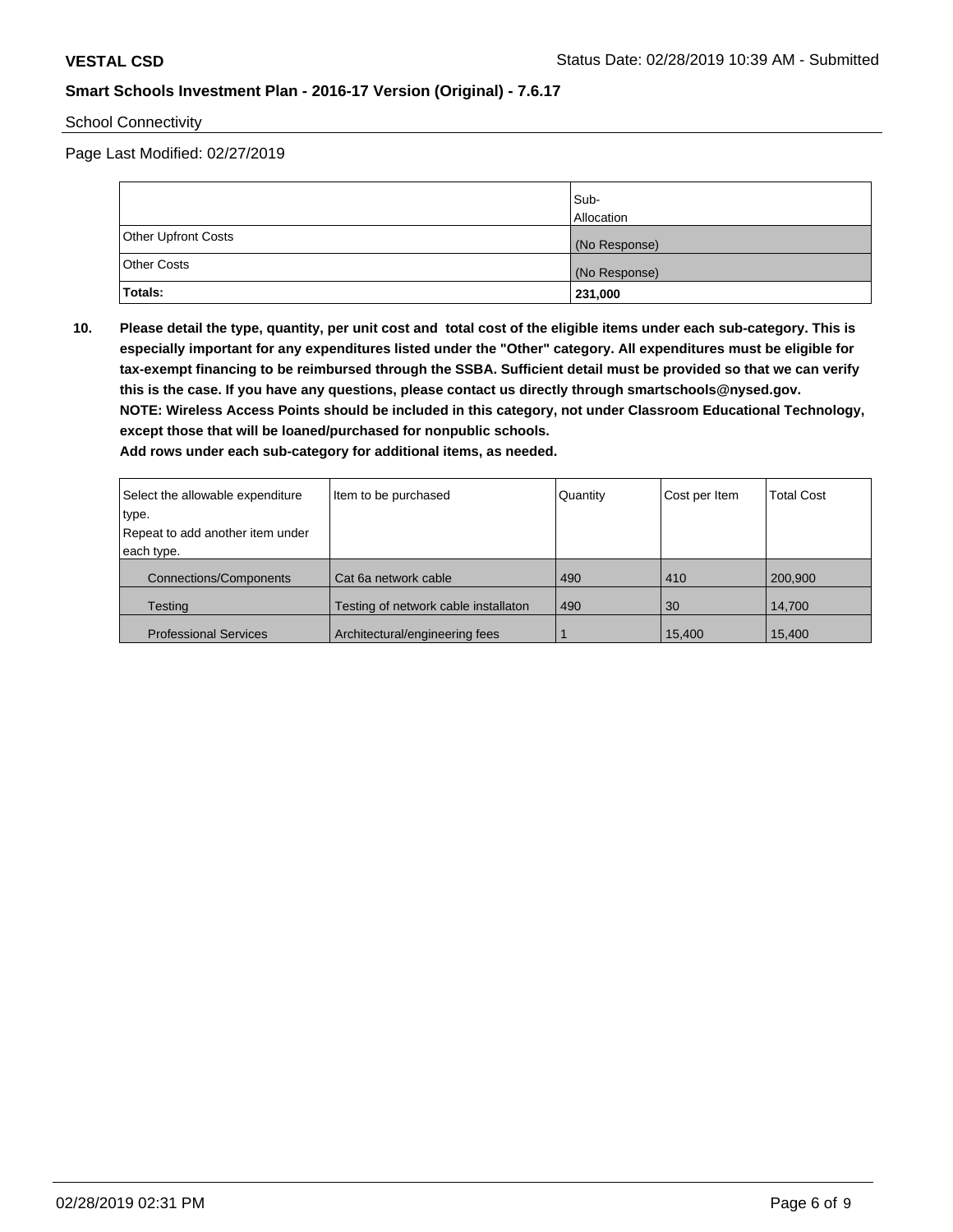#### High-Tech Security Features

Page Last Modified: 02/27/2019

### **1. Describe how you intend to use Smart Schools Bond Act funds to install high-tech security features in school buildings and on school campuses.**

The Smart Schools Bond Act monies will be used in multiple ways to improve security and communication systems throughout all of the District school buildings. Existing analog cameras will be replaced with IP based digital cameras and associated video management systems. Intrusion detection systems will be provided to monitor activities within the buildings. Public address systems will be enhanced with visual strobes at cafeterias, gyms, music rooms, etc. to aid in the notification process of announcements. Door hardening will be accomplished at the Central Junior/Administration building by replacing exterior doors with new doors frames and hardware and incorporating door access control. Bullet resistive security fim on windows will be provided at building entries. Corridor door wire glass with be replaced with safety glazing at Vestal Hills Elementary to improve door hardening. Secure entrance vestibule additions will be built at Clayton Avenue Elementary and Tioga Hills Elementary to improve visitor access at the building entries.

**2. All plans and specifications for the erection, repair, enlargement or remodeling of school buildings in any public school district in the State must be reviewed and approved by the Commissioner. Districts that plan capital projects using their Smart Schools Bond Act funds will undergo a Preliminary Review Process by the Office of Facilities Planning.** 

**Please indicate on a separate row each project number given to you by the Office of Facilities Planning.**

| Project Number        |
|-----------------------|
| 03-16-01-06-0-001-014 |
| 03-16-01-06-0-003-014 |
| 03-16-01-06-0-010-010 |
| 03-16-01-06-0-011-006 |
| 03-16-01-06-0-012-009 |
| 03-16-01-06-0-013-009 |
| 03-16-01-06-1-017-009 |

**3. Was your project deemed eligible for streamlined Review?**

| □ | Yes            |  |
|---|----------------|--|
| ☑ | N <sub>0</sub> |  |

**4. Include the name and license number of the architect or engineer of record.**

| Name                 | License Number |
|----------------------|----------------|
| <b>Steve Thesier</b> | 33513          |

**5. If you have made an allocation for High-Tech Security Features, complete this table. Note that the calculated Total at the bottom of the table must equal the Total allocation for this category that you entered in the SSIP Overview overall budget.**

|                                                      | Sub-Allocation |
|------------------------------------------------------|----------------|
| Capital-Intensive Security Project (Standard Review) | 457,000        |
| Electronic Security System                           | 1,005,500      |
| <b>Entry Control System</b>                          | 39,000         |
| Approved Door Hardening Project                      | 92,000         |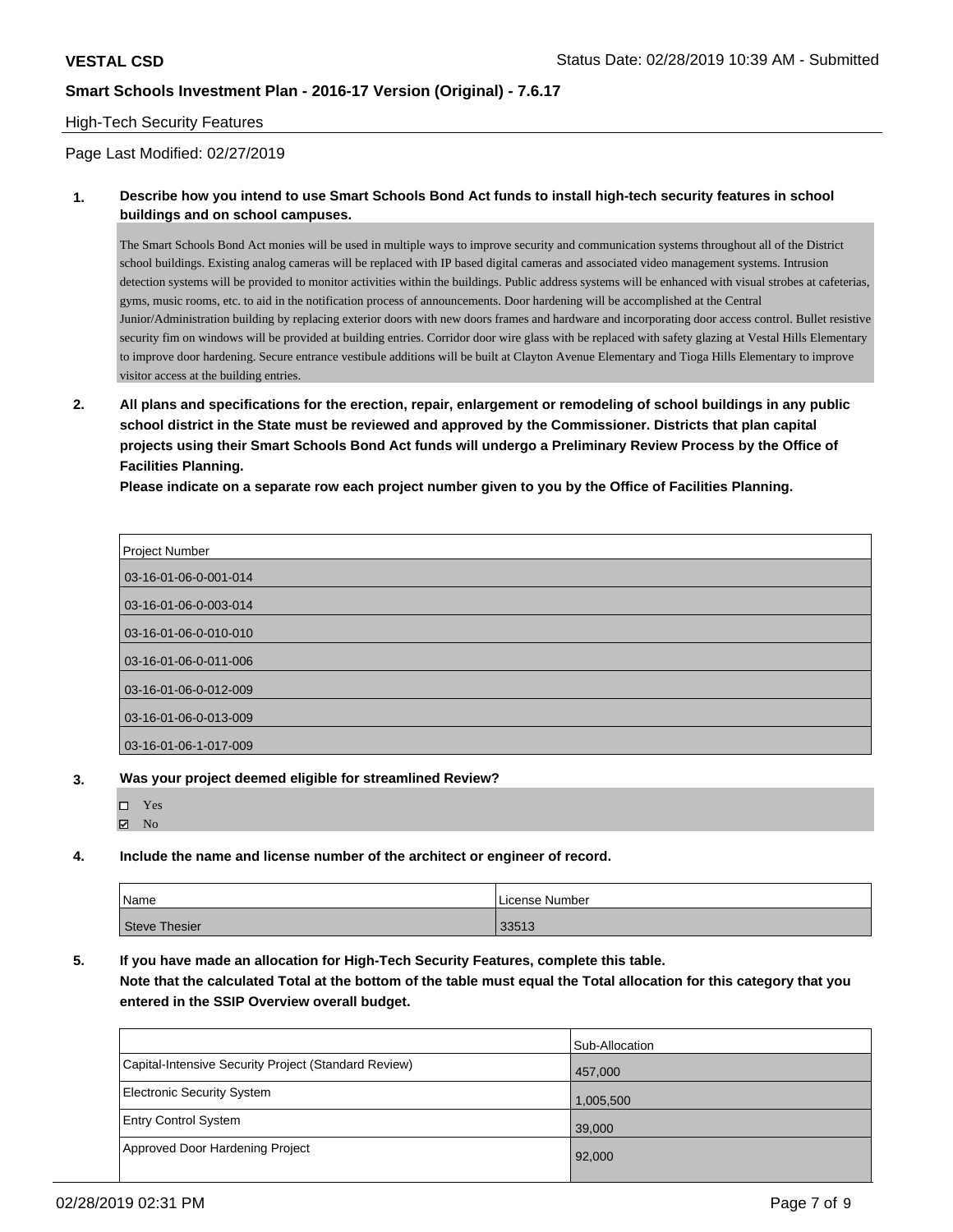### High-Tech Security Features

Page Last Modified: 02/27/2019

|                    | Sub-Allocation |
|--------------------|----------------|
| <b>Other Costs</b> | 163,500        |
| Totals:            | 1,757,000      |

**6. Please detail the type, quantity, per unit cost and total cost of the eligible items under each sub-category. This is especially important for any expenditures listed under the "Other" category. All expenditures must be capital-bond eligible to be reimbursed through the SSBA. If you have any questions, please contact us directly through smartschools@nysed.gov.**

**Add rows under each sub-category for additional items, as needed.**

| Select the allowable expenditure<br>type.<br>Repeat to add another item under<br>each type. | Item to be purchased                             | Quantity | Cost per Item | <b>Total Cost</b> |
|---------------------------------------------------------------------------------------------|--------------------------------------------------|----------|---------------|-------------------|
| <b>Electronic Security System</b>                                                           | <b>Interior Cameras</b>                          | 120.00   | 2,500         | 300,000           |
| <b>Electronic Security System</b>                                                           | <b>Exterior Cameras</b>                          | 120.00   | 3,300         | 396,000           |
| <b>Electronic Security System</b>                                                           | Camera Video Server & Licenses                   | 1.00     | 57,000        | 57,000            |
| <b>Electronic Security System</b>                                                           | <b>Intrusion Detection - Main Panel</b>          | 6.00     | 3,000         | 18,000            |
| <b>Electronic Security System</b>                                                           | PA System Strobes                                | 33.00    | 1,500         | 49,500            |
| <b>Electronic Security System</b>                                                           | PA System Head End                               | 5.00     | 4,000         | 20,000            |
| <b>Electronic Security System</b>                                                           | <b>Telecenter U Software</b>                     | 1.00     | 10,000        | 10,000            |
| <b>Electronic Security System</b>                                                           | Telecenter U Campus Controller                   | 7.00     | 4,400         | 30,800            |
| <b>Electronic Security System</b>                                                           | Telecenter U IP Console                          | 7.00     | 2,600         | 18,200            |
| <b>Electronic Security System</b>                                                           | Telecenter U Hardware and Labor                  | 7.00     | 4,000         | 28,000            |
| <b>Approved Door Hardening</b><br>Project                                                   | <b>Exterior Door Replacement</b>                 | 16.00    | 3,500         | 56,000            |
| <b>Entry Control System</b>                                                                 | <b>Card Access Device and Hardware</b>           | 10.00    | 3,900         | 39,000            |
| <b>Approved Door Hardening</b><br>Project                                                   | <b>Window Film</b>                               | 1.00     | 23,000        | 23,000            |
| <b>Approved Door Hardening</b><br>Project                                                   | Wire Glass Replacement                           | 1.00     | 13,000        | 13,000            |
| <b>Capital-Intensive Security</b><br>Project                                                | Tioga Hills Secure Vestibule -<br>Demolition     | 1.00     | 20,000        | 20,000            |
| <b>Capital-Intensive Security</b><br>Project                                                | Tiga Hills Secure Vestibule -<br>Foundation      | 1.00     | 35,000        | 35,000            |
| <b>Capital-Intensive Security</b><br>Project                                                | Tioga Hills Secure Vestibule - Exterior<br>Walls | 1.00     | 30,000        | 30,000            |
| <b>Capital-Intensive Security</b><br>Project                                                | Tioga Hills Secure Vestibule -<br>Roof/Canopy    | 1.00     | 45,000        | 45,000            |
| <b>Capital-Intensive Security</b><br>Project                                                | Tioga Hills Secure Vestibule - Finishes          | 1.00     | 20,000        | 20,000            |
| Capital-Intensive Security                                                                  | Tioga Hills Secure Vestibule -                   | 1.00     | 35,000        | 35,000            |